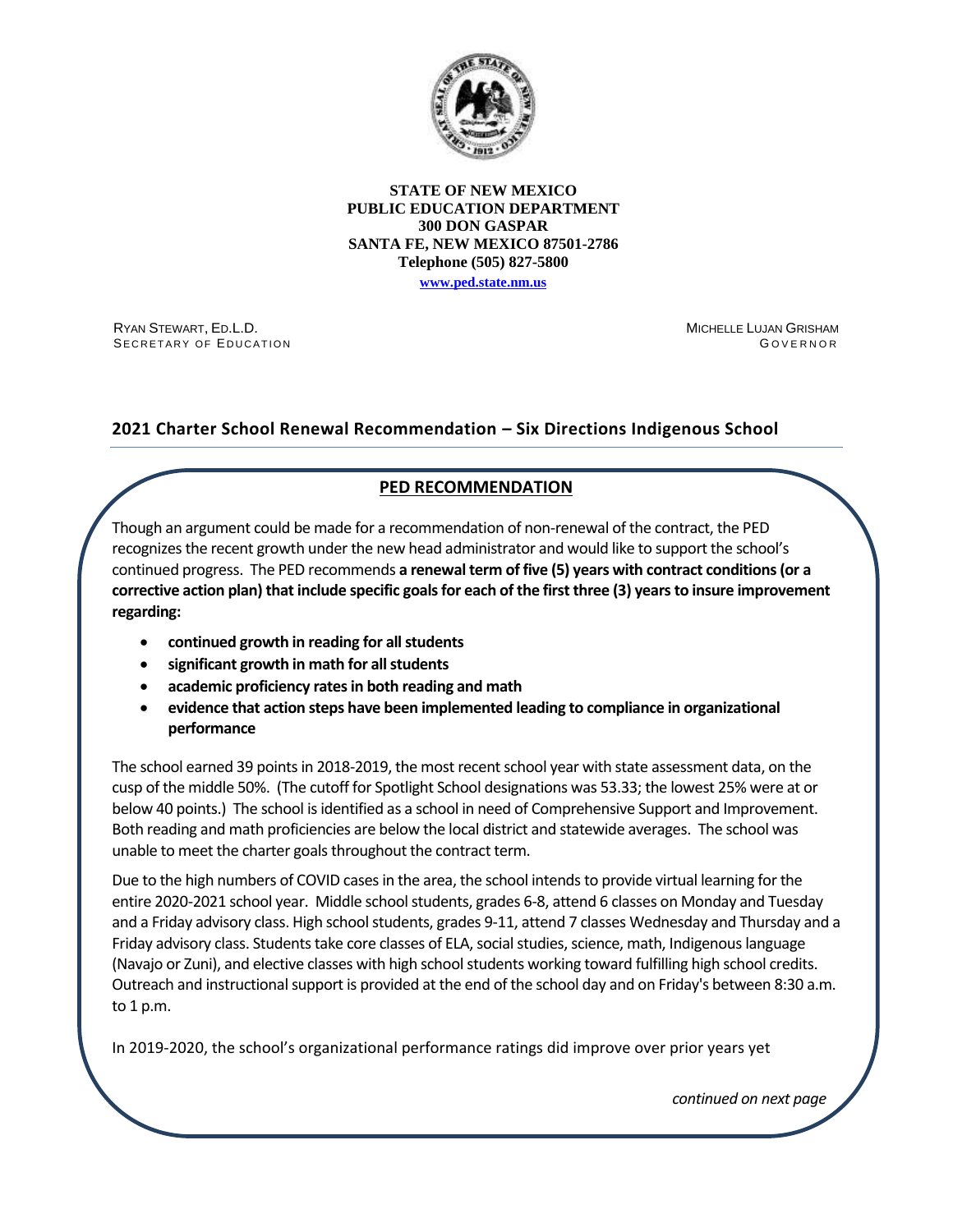*continued from page 1*

continued attention is required for the school to meet the standards. The school leadership has been unstable with several changes in Head Administrator during the contract term. The school has demonstrated a commitment to address all weaknesses via the hiring of new Head Administrator and contracted support. The new administration has instituted many procedures and processes to address academic, organizational and financial compliance concerns in a short amount of time.

A rating of meeting the standards was earned in five (5) of 18 indicators, working to meet the standard in 13 indicators, and falls far below for one (1) indicator. Those areas include, but are not limited to:

- Repeat noncompliance regarding protecting the rights of students with special needsincluding inconsistent/incorrect calculations when determining levels of service (hours), lack of a licensed professional onsite to provide direct services to students, and direct service logs
- Repeat noncompliance with protecting the rights of EL students, specifically proper identification, resolution of reporting errors, and annual notification to parents
- Repeat concerns regarding recurrent enrollment (64.38% and 62.32% for the last two years)
- Noncompliance due to the lack of a SAT referral and intervention program
- Repeat noncompliance with governance and reporting, specifically lack of annual evaluations of the head administrator and at least one Governing Board member not completing hours of mandatory training each year
- Repeat noncompliance with conducting all required emergency drills and tracking immunization status for all students
- Repeat concerns regarding personnel files including evidence of NMPED licensure, official transcripts, employment verifications, and mentorship documentation; in 2019-2020 at least one teacher's file did not contain a background check

The school's most recently published financial audit report indicates only one (1) finding of "other noncompliance".

The school's membership shows improvement over last year and is currently exceeding their 2021-budgeted membership. In the two previous years, the school's operating expenses exceeded operational revenue, decreasing the cash reserves proportionately. The current year budgeted operational expenses also exceed budgeted operational revenue. Although current membership numbers are encouraging, keeping operational expenses within operational revenue is a concern based on past and anticipated spending.

The school spent an average of 45.25% of its annual operating budget on instructional costs (categories 1100, 2100, and 2200) over the last four (4) years, which is over 20% lower than the 68% recommended per 2020 NM HB002. The percentage of operating budget spent on administrative support has averaged 34.5% with an average funded membership of 66 students. Enrollment has increased (from 50 to 78 students) during the contract term and the percentage spent on administrative support has declined, both of which are positive changes.

The school does not have the support of a foundation.